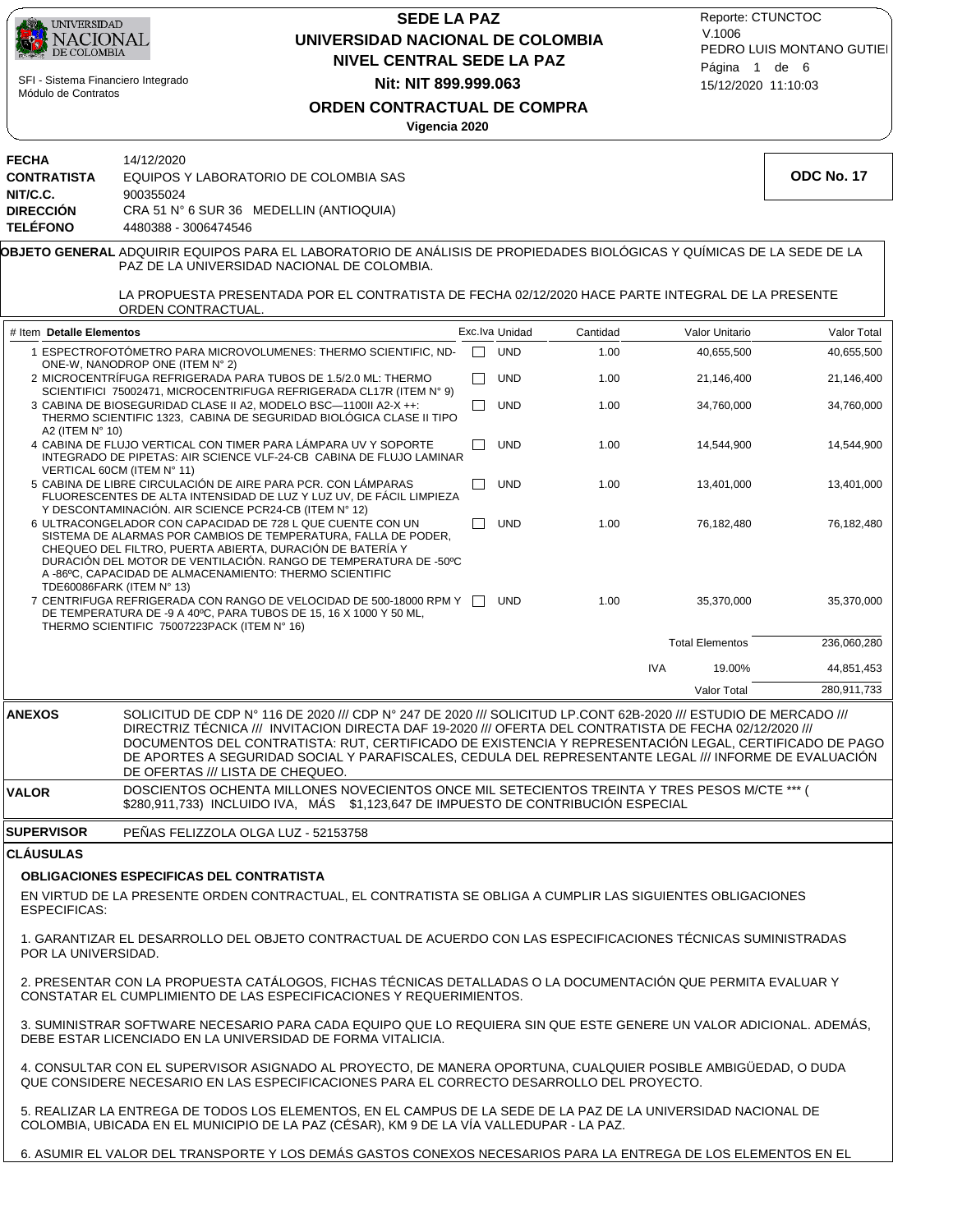

## **NIVEL CENTRAL SEDE LA PAZ SEDE LA PAZ UNIVERSIDAD NACIONAL DE COLOMBIA Nit: NIT 899.999.063**

15/12/2020 11:10:03 PEDRO LUIS MONTANO GUTIEI Reporte: CTUNCTOC V.1006 Página 2 de 6

### **ORDEN CONTRACTUAL DE COMPRA**

**Vigencia 2020**

| FECHA              | 14/12/2020                              |
|--------------------|-----------------------------------------|
| <b>CONTRATISTA</b> | EQUIPOS Y LABORATORIO DE COLOMBIA SAS   |
| NIT/C.C.           | 900355024                               |
| DIRECCIÓN          | CRA 51 N° 6 SUR 36 MEDELLIN (ANTIOQUIA) |
| <b>TELÉFONO</b>    | 4480388 - 3006474546                    |

### **OBLIGACIONES ESPECIFICAS DEL CONTRATISTA**

CAMPUS DE LA SEDE DE LA PAZ DE LA UNIVERSIDAD NACIONAL DE COLOMBIA, UBICADA EN EL MUNICIPIO DE LA PAZ (CÉSAR), KM 9 DE LA VÍA VALLEDUPAR - LA PAZ.

7. ENTREGAR LOS MANUALES DE OPERACIÓN, GUÍAS RÁPIDAS DE MANEJO, Y OTROS QUE SE REQUIERAN PARA EL ADECUADO MANEJO DE LOS EQUIPOS A ADQUIRIR, EN MEDIO FÍSICO Y/O MAGNÉTICO AL MOMENTO DE LA ENTREGA.

8. GARANTIZAR LOS INSUMOS NECESARIOS QUE REQUIERA LA INSTALACIÓN Y/O PUESTA EN FUNCIONAMIENTO DE LOS EQUIPOS Y SUS ACCESORIOS, SIN QUE ESTO LE GENERE COSTOS ADICIONALES A LA UNIVERSIDAD SEGÚN CORRESPONDA.

9. OFRECER GARANTÍA MÍNIMA DE 1 AÑO PARA LOS EQUIPOS, CONTADOS A PARTIR DEL RECIBIDO A SATISFACCIÓN POR PARTE DEL SUPERVISOR.

10. REALIZAR EL MANTENIMIENTO PREVENTIVO QUE DEMANDEN LOS EQUIPOS, AL MENOS DOS (02) CON PERIODICIDAD SEMESTRAL, DURANTE EL TIEMPO DE GARANTÍA, SIN QUE ESTO LE GENERE COSTO ADICIONAL PARA LA UNIVERSIDAD.

11. CAPACITAR AL PERSONAL ASIGNADO POR LA UNIVERSIDAD, EN EL USO Y BUEN MANEJO DE LOS EQUIPOS.

12. EFECTUAR EL CAMBIO DE LOS EQUIPOS O INSUMOS QUE RESULTEN DEFECTUOSOS O QUE SEA ENTREGADO EN MAL ESTADO POR OTRO NUEVO DE IGUALES O SUPERIORES CARACTERÍSTICAS Y EN PERFECTAS CONDICIONES, EN UN PLAZO NO MAYOR A 15 DÍAS HÁBILES.

13. GARANTIZAR QUE LOS EQUIPOS SEAN NUEVOS, NO REMANUFACTURADOS NI REPOTENCIADOS.

14. LA EMPRESA DEBE DEMOSTRAR QUE TIENE EN EL PAÍS OFERTA DE SERVICIOS DE MANTENIMIENTO Y REPARACIÓN DEL EQUIPO.

15. RESPONDER EN FORMA EXCLUSIVA POR EL CUMPLIMIENTO DEL MANUAL DE SEGURIDAD, SALUD OCUPACIONAL Y AMBIENTE PARA CONTRATISTAS DE LA UNIVERSIDAD. ESTE MANUAL PUEDE SER CONSULTADO EN EL SIGUIENTE LINK: HTTP://PERSONAL.UNAL.EDU.CO/FILEADMIN/USER\_UPLOAD/MANUAL\_SEGURIDAD\_SALUD\_OCUPACIONAL\_Y\_AMBIENTE\_CONTRATISTAS\_ UN-DNSO.PDF

16. ABSTENERSE DE INCURRIR EN ACCIONES U OMISIONES QUE CAUSEN DISCRIMINACIÓN, SUFRIMIENTO FÍSICO, PSICOLÓGICO, SEXUAL O PATRIMONIAL, POR RAZONES DE SEXO, GÉNERO U ORIENTACIÓN SEXUAL, EN CUALQUIER PERSONA PERTENECIENTE A LA COMUNIDAD DE LA UNIVERSIDAD NACIONAL DE COLOMBIA O QUE SE ENCUENTRE DENTRO DEL CAMPUS UNIVERSITARIO. EL INCUMPLIMIENTO DE ESTA OBLIGACIÓN ACARREARÁ LAS SANCIONES CONTRACTUALES A QUE HAYA LUGAR EN EL MARCO DEL MANUAL DE CONVENIOS Y CONTRATOS DE LA UNIVERSIDAD NACIONAL DE COLOMBIA Y DE LO DISPUESTO EN LA RESOLUCIÓN DE RECTORÍA 1215 DE 2017.

### **PLAZO**

EL PLAZO DURANTE EL CUAL SE EJECUTARÁ ESTA ORDEN CONTRACTUAL ES DE NOVENTA (90) DÍAS CONTADOS A PARTIR DE LA FECHA DE LEGALIZACIÓN.

### **FORMA DE PAGO**

LA UNIVERSIDAD PAGARÁ EL VALOR PACTADO AL CONTRATISTA, EL CUAL INCLUYE LOS IMPUESTOS, GRAVÁMENES Y CONTRIBUCIONES A QUE HAYA LUGAR O SE DERIVEN DEL MISMO EN UN PAGO, PREVIA PRESENTACIÓN POR PARTE DEL CONTRATISTA DE LA FACTURA, LA CERTIFICACIÓN EN LA QUE CONSTE QUE SE ENCUENTRAN AL DÍA EN EL PAGO DE APORTES A SEGURIDAD SOCIAL Y PARAFISCALES, CONFORME A LO DISPUESTO EN LA LEY 789 DE 2002, INGRESO AL ALMACÉN, Y CONSTANCIA DE CUMPLIMIENTO EXPEDIDA POR EL SUPERVISOR.

### **LUGAR DE EJECUCION**

LA PAZ - CESAR.

### **LUGAR DE ENTREGA**

CAMPUS DE LA SEDE DE LA PAZ, UBICADO EN LA CIUDAD DE LA PAZ CESAR, KIM 2-100 DE LA VIA A VALLEDUPAR.

### **DESTINO**

**RESPONSABLE DE BIENES ANTE INVENTARIOS (PARA ODC)** VICERRECTORÍA SEDE DE LA PAZ. LOS BIENES QUEDARÁN A CARGO DE:

**ODC No. 17**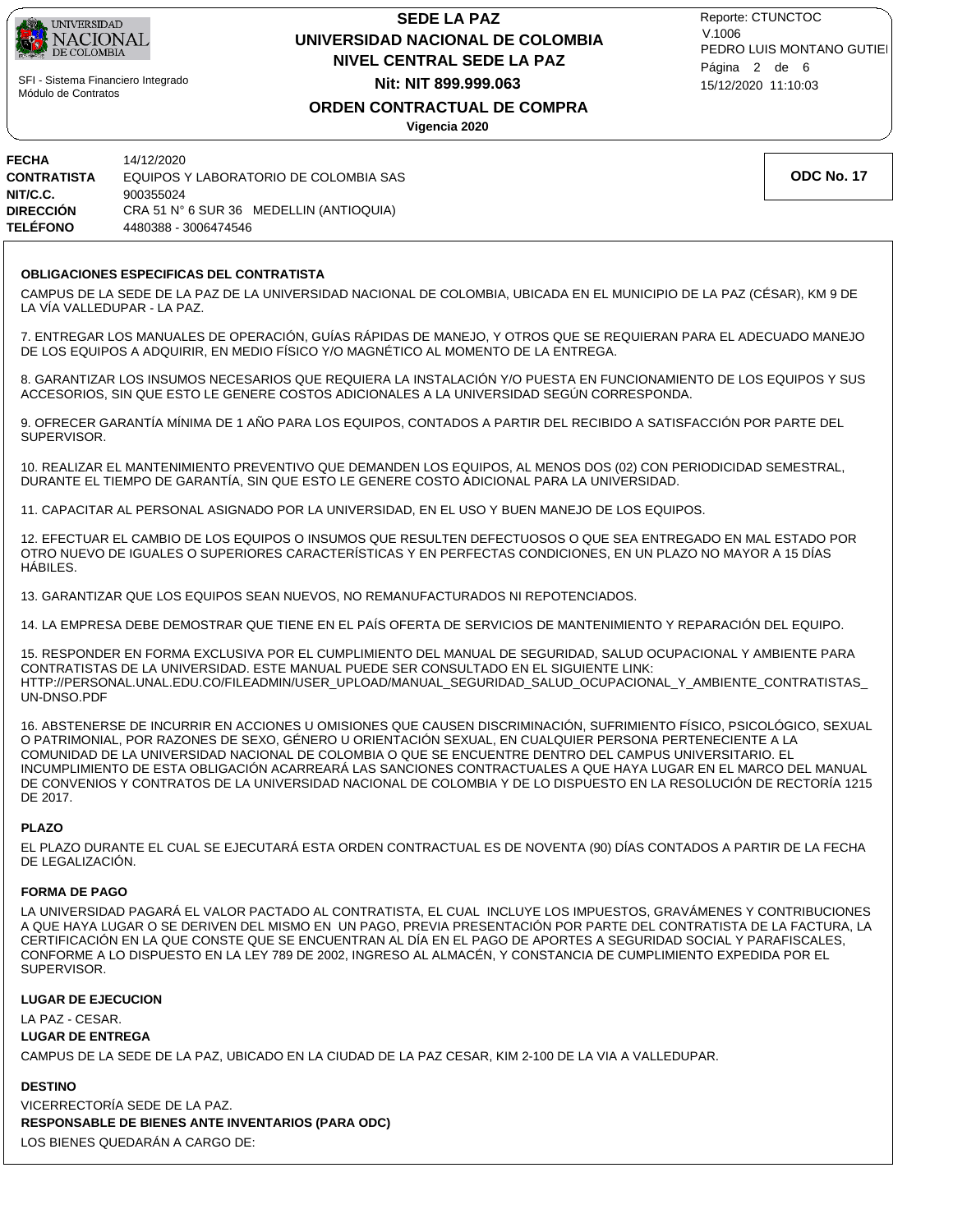

# **NIVEL CENTRAL SEDE LA PAZ SEDE LA PAZ UNIVERSIDAD NACIONAL DE COLOMBIA Nit: NIT 899.999.063**

15/12/2020 11:10:03 PEDRO LUIS MONTANO GUTIEI Reporte: CTUNCTOC V.1006 Página 3 de 6

### **ORDEN CONTRACTUAL DE COMPRA**

**Vigencia 2020**

| FECHA           | 14/12/2020                              |
|-----------------|-----------------------------------------|
| CONTRATISTA     | EQUIPOS Y LABORATORIO DE COLOMBIA SAS   |
| NIT/C.C.        | 900355024                               |
| DIRECCIÓN       | CRA 51 N° 6 SUR 36 MEDELLIN (ANTIOQUIA) |
| <b>TELÉFONO</b> | 4480388 - 3006474546                    |

**RESPONSABLE DE BIENES ANTE INVENTARIOS (PARA ODC)**

OLGA LUZ PEÑAS FELIZZOLA CARGO: DOCENTE C.C. N° 52153758 EMAIL: OLPENASF@UNAL.EDU.CO CELULAR: 3005628161 CAMPUS DE LA SEDE DE LA PAZ BLOQUE 10

### **SUPERVISION/ INTERVENTOR**

EL SUPERVISOR O INTERVENTOR, PARA EJERCER EL ADECUADO SEGUIMIENTO A LA EJECUCION DE LA ORDEN CONTRACTUAL QUE LE HA SIDO ASIGNADA, DEBERA DAR CUMPLIMIENTO A LAS OBLIGACIONES ESTIPULADAS EN LOS ARTICULOS 92 A 94 DEL MANUAL DE CONVENIOS Y CONTRATOS ADOPTADO MEDIANTE RESOLUCION DE RECTORIA NO. 1551 DE 2014, Y LAS DEMAS NORMAS QUE LO COMPLENTEN, ADICIONEN O SUSTITUYAN.

### **INHABILIDADES E INCOMPATIBILIDADES**

EL CONTRATISTA MANIFIESTA EXPRESAMENTE A LA UNIVERSIDAD QUE NO ESTA INCURSO EN NINGUNA CAUSAL INHABILIDAD O INCOMPATIBILIDAD CONTENIDA EN LA CONSTITUCION POLITICA NI EN LA LEY, Y QUE SERAN DE SU EXCLUSIVA RESPONSABILIDAD LAS CONSECUENCIAS QUE SE DERIVEN DE LAS ANTECEDENTES O SOBREVINIENTES.

### **SISTEMA DE SEGURIDAD SOCIAL INTEGRAL Y PARAFISCALES**

LAS PARTES SE COMPROMETEN A CUMPLIR LAS OBLIGACIONES ESTABLECIDAS EN EL ARTICULO 50 DE LA LEY 789 DE 2002, MODIFICADO POR LA LEY 828 DE 2003.

### **SISTEMA INTEGRADO DE GESTION ACADEMICA ADTIVA Y AMBIENTAL DE LA UNAL DE COLOMBIA**

EL CONTRATISTA DEBERÁ CONOCER, DAR CUMPLIMIENTO Y APLICAR LOS LINEAMIENTOS Y DOCUMENTACIÓN ASOCIADA AL SISTEMA DE INTEGRADO DE GESTIÓN ACADÉMICA, ADMINISTRATIVA Y AMBIENTAL DE LA UNIVERSIDAD NACIONAL DE COLOMBIA, TALES COMO PROCEDIMIENTOS, FORMATOS, GUÍAS, INSTRUCTIVOS Y DEMÁS HERRAMIENTAS ESTABLECIDAS AL INTERIOR DE LA INSTITUCIÓN.

### **PREVENCION DE VIOLENCIAS BASADAS EN GENERO O VIOLENCIA SEXUAL (CONTRATOS, OTROSIS)**

EL CONTRATISTA SE OBLIGA PARA CON LA UNIVERSIDAD A ABSTENERSE DE INCURRIR EN ACCIONES U OMISIONES QUE CAUSEN DISCRIMINACIÓN, SUFRIMIENTO FÍSICO, SICOLÓGICO, SEXUAL O PATRIMONIAL, POR RAZONES DE SEXO, GÉNERO U ORIENTACIÓN SEXUAL, EN CUALQUIER PERSONA PERTENECIENTE A LA COMUNIDAD DE LA UNIVERSIDAD NACIONAL DE COLOMBIA O QUE SE ENCUENTRE DENTRO DEL CAMPUS UNIVERSITARIO.

EL INCUMPLIMIENTO DE LA MENCIONADA CLAUSULA ACARREARÁ LAS SANCIONES CONTRACTUALES A QUE HAYA LUGAR EN EL MARCO DEL MANUAL DE CONVENIOS Y CONTRATOS DE LA UNIVERSIDAD NACIONAL DE COLOMBIA Y DE LO DISPUESTO EN LA RESOLUCIÓN DE RECTORÍA NO. 1215 DE 2017.

#### **SOLUCION DE CONTROVERSIAS CONTRACTUALES**

ANTES DE ACUDIR A LAS INSTANCIAS JUDICIALES, LAS PARTES BUSCARÁN RESOLVER CUALQUIER DIFERENCIA O DISCREPANCIA SURGIDA CON OCASIÓN DEL PRESENTE CONTRATO, DE FORMA ÁGIL, RÁPIDA Y DIRECTA, MEDIANTE LA APLICACIÓN DE LOS MECANISMOS ALTERNATIVOS DE SOLUCIÓN DE CONFLICTOS, TALES COMO LA CONCILIACIÓN, LA MEDIACIÓN O LA TRANSACCIÓN.

### **SUSPENSION**

EN CASO DE PRESENTARSE LA OCURRENCIA DE HECHOS AJENOS A LA VOLUNTAD DE LAS PARTES, CIRCUNSTANCIAS DE FUERZA MAYOR O CASO FORTUITO, INTERÉS Y CONVENIENCIA MUTUA E INTERÉS PÚBLICO, SE PODRÁ SUSPENDER TEMPORALMENTE LA EJECUCIÓN DEL CONTRATO, PARA LO CUAL EL SUPERVISOR O INTERVENTOR REMITIRÁ AL ORDENADOR DEL GASTO LA SOLICITUD CON UN INFORME QUE JUSTIFIQUE LA NECESIDAD DE SUSPENDER SU EJECUCIÓN Y EL PLAZO REQUERIDO.

EL JEFE DE CONTRATACIÓN RECOMENDARÁ AL ORDENADOR DEL GASTO SOBRE LA ACEPTACIÓN DE LA SUSPENSIÓN DE LA EJECUCIÓN CONTRACTUAL.

EL ORDENADOR DEL GASTO ACEPTARÁ LA SUSPENSIÓN DEL CONTRATO Y PROCEDERÁ A FIRMAR EL DOCUMENTO DE SUSPENSIÓN RESPECTIVA, REMITIÉNDOSE COPIA DE LA MISMA POR PARTE DEL SUPERVISOR O INTERVENTOR A LA COMPAÑÍA ASEGURADORA O BANCO GARANTE (EN CASO QUE APLIQUE).

EL TÉRMINO DE LA SUSPENSIÓN DEBE SER DETERMINADO O DETERMINABLE Y PARA LA REINICIACIÓN DE LA EJECUCIÓN DE LA ORDEN CONTRACTUAL EN EL DOCUMENTO DE SUSPENSIÓN SE ESTIPULARÁ LA FECHA DE REINICIO.

**ODC No. 17**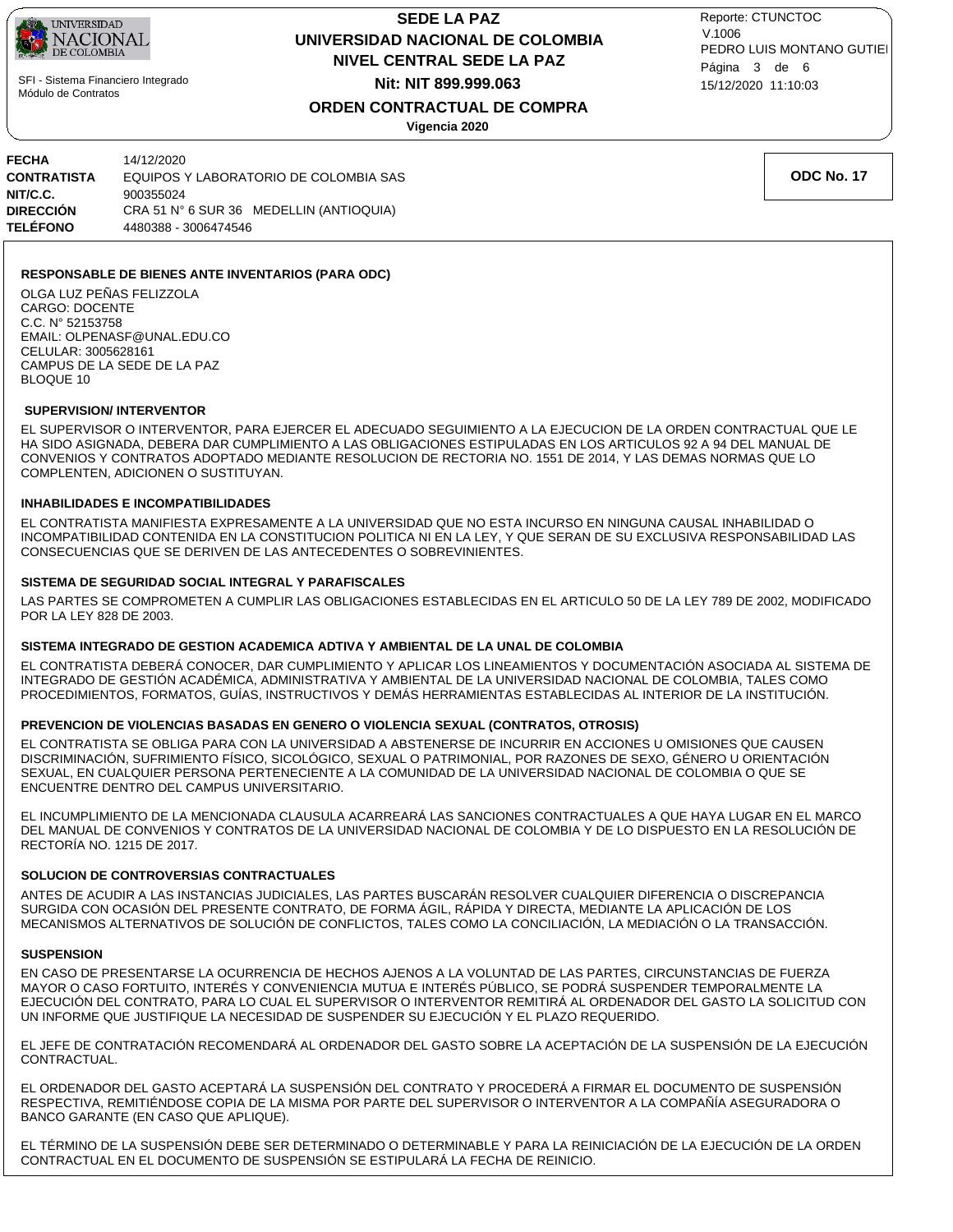

# **NIVEL CENTRAL SEDE LA PAZ SEDE LA PAZ UNIVERSIDAD NACIONAL DE COLOMBIA Nit: NIT 899.999.063**

15/12/2020 11:10:03 PEDRO LUIS MONTANO GUTIEI Reporte: CTUNCTOC V.1006 Página 4 de 6

## **ORDEN CONTRACTUAL DE COMPRA**

**Vigencia 2020**

| FECHA           | 14/12/2020                              |
|-----------------|-----------------------------------------|
| CONTRATISTA     | EQUIPOS Y LABORATORIO DE COLOMBIA SAS   |
| NIT/C.C.        | 900355024                               |
| DIRECCIÓN       | CRA 51 N° 6 SUR 36 MEDELLIN (ANTIOQUIA) |
| <b>TELÉFONO</b> | 4480388 - 3006474546                    |

**ODC No. 17**

#### **SUSPENSION**

ES FUNCIÓN DEL SUPERVISOR O INTERVENTOR VERIFICAR QUE UNA VEZ REINICIADA LA EJECUCIÓN CONTRACTUAL EL CONTRATISTA AMPLÍE O PRORROGUE LA VIGENCIA DE LA GARANTÍA PACTADA EN LA ORDEN CONTRACTUAL, EN CASO QUE APLIQUE.

#### **CESION**

ES PROHIBIDO AL CONTRATISTA CEDER LA PRESENTE ORDEN CONTRACTUAL EN FORMA TOTAL O PARCIAL, SIN LA PREVIA AUTORIZACIÓN POR ESCRITO DEL ORDENADOR DEL GASTO DE LA UNIVERSIDAD.

### **CONFIDENCIALIDAD Y ACUERDO DE NO REVELACION**

EL CONTRATISTA DEBERÁ MANTENER LA CONFIDENCIALIDAD SOBRE TODA LA INFORMACIÓN DE LA UNIVERSIDAD, QUE PUEDA CONOCER DURANTE EL DESARROLLO DE LA ORDEN CONTRACTUAL Y NO UTILIZARÁ INFORMACIÓN DE LA UNIVERSIDAD PARA LA PRESENTACIÓN DE SU PRODUCTO EN OTRAS ORGANIZACIONES.

LA PROPIEDAD, TITULARIDAD Y RESERVA DE LOS DATOS E INFORMACIÓN ALMACENADA EN LOS REPOSITORIOS DE DATOS QUE SEAN GENERADOS Y/O UTILIZADOS POR EL CONTRATISTA PARA EL CUMPLIMIENTO DE LAS FUNCIONES CONTRACTUALES PACTADAS, PERTENECEN DE FORMA EXCLUSIVA A LA UNIVERSIDAD. EL CONTRATISTA SE COMPROMETE A RESPETARLA, RESERVARLA, NO COPIARLA Y A GUARDAR ABSOLUTA RESERVA SOBRE TODA LA INFORMACIÓN QUE CONOZCA POR SU ACTIVIDAD O QUE LE SEA DADA A CONOCER POR LA UNIVERSIDAD CON OCASIÓN DEL DESARROLLO DEL OBJETO DEL PRESENTE CONTRATO.

PARA ASEGURAR EL CUMPLIMIENTO DE LA OBLIGACIÓN ESTIPULADA EN ESTA CLÁUSULA, EL CONTRATISTA SE OBLIGA A DEVOLVER DE INMEDIATO AL INTERVENTOR Y/O SUPERVISOR DESIGNADO POR LA UNIVERSIDAD, TODA LA INFORMACIÓN FACILITADA PARA LA PRESTACIÓN DEL OBJETO CONTRACTUAL, EN LA MEDIDA EN QUE YA NO RESULTE NECESARIA EN LA EJECUCIÓN DEL MISMO? ABSTENIÉNDOSE DE MANTENER COPIA PARCIAL O TOTAL DE LA INFORMACIÓN Y DOCUMENTOS OBTENIDOS O GENERADOS CON OCASIÓN DE LA RELACIÓN CONTRACTUAL AL VENCIMIENTO DEL PLAZO DE DURACIÓN. EN TODO CASO SI EL CONTRATISTA UTILIZA LA INFORMACIÓN PARA SU PROPIO PROVECHO DISTINTO AL OBJETO CONTRACTUAL O PARA ENTREGARLA O DARLA A CONOCER A TERCEROS, DEBERÁ INDEMNIZAR A LA UNIVERSIDAD Y RESPONDER A LOS TERCEROS POR TODOS LOS PERJUICIOS OCASIONADOS, SIN MENOSCABO DE LAS ACCIONES LEGALES A QUE HAYA LUGAR.

### **SUBCONTRATACION**

CUALQUIER SUBCONTRATACION QUE EL CONTRATISTA PRETENDA HACER PARA LA EJECUCION DE LA ORDEN CONTRACTUAL, DEBERA SER APROBADA PREVIAMENTE Y POR ESCRITO POR LA UNIVERSIDAD.

EL CONTRATISTA SERA RESPONSABLE DEL CUMPLIMIENTO POR PARTE DE SUS SUBCONTRATISTAS, DE LAS EXIGENCIAS COMERCIALES, ECONOMICAS Y JURIDICAS ESTABLECIDAS POR LA UNIVERSIDAD, Y EN CONSECUENCIA SERA RESPONSABLE SOLIDARIAMENTE CON EL SUBCONTRATISTA POR LOS PERJUICIOS DE TODA INDOLE QUE LA UNIVERSIDAD, SUS CLIENTES O USUARIOS PUEDAN SUFRIR COMO CONSECUENCIA DE LA LABOR DEL SUBCONTRATISTA.

LOS SUBCONTRATOS NO EXIMIRAN AL CONTRATISTA DE SUS RESPONSABILIDADES CONTRACTUALES NI LAS ATENUARA. LA UNIVERSIDAD NO ASUMIRA NINGUNA OBLIGACION DIRECTA O INDIRECTA CON EL SUBCONTRATISTA, NI ESTA EN LA OBLIGACION DE TENER NINGUN CONTACTO O ENTENDIMIENTO CON LOS SUBCONTRATISTAS, SIENDO EL CONTRATISTA EL DIRECTAMENTE OBLIGADO A RESPONDER ANTE LA UNIVERSIDAD POR LA ACTIVIDAD SUBCONTRATADA COMO SI EL FUERE EL DIRECTO EJECUTOR DE LA MISMA; EN LOS SUBCONTRATOS SE DEBERA CONSIGNAR EXPRESAMENTE ESTA CIRCUNSTANCIA.

EN TODO CASO LA UNIVERSIDAD SE RESERVA EL DERECHO DE EXIGIRLE AL CONTRATISTA, DE SER PROCEDENTE, QUE REASUMA EL CUMPLIMIENTO DE LA OBLIGACION SUBCONTRATADA, O EL CAMBIO DEL SUBCONTRATISTA, SIN QUE SE DERIVE RESPONSABILIDAD DE NINGUNA CLASE PARA LA UNIVERSIDAD. EN TAL EVENTO, EL CONTRATISTA DEBERA PROCEDER DENTRO DE LOS QUINCE (15) DIAS CALENDARIOS SIGUIENTES A LA COMUNICACION DE LA UNIVERSIDAD.

### **EXCLUSION DE RELACION LABORAL Y AUTONOMIA**

LA PRESENTE ORDEN CONTRACTUAL LA EJECUTA EL CONTRATISTA CON PLENA AUTONOMIA Y NO GENERA RELACION LABORAL ENTRE LA UNIVERSIDAD CON EL CONTRATISTA NI CON EL PERSONAL QUE ESTE DESIGNE PARA EL CUMPLIMIENTO DEL OBJETO CONTRACTUAL. TODO EL PERSONAL DEL CONTRATISTA DEBERA ESTAR VINCULADO EN FORMA TAL QUE SE GARANTICE SU DISPONIBILIDAD PARA LA EJECUCION OPORTUNA DE LAS DISTINTAS ACTIVIDADES DE LA ORDEN CONTRACTUAL.

### **MULTAS**

EN CASO DE QUE EL CONTRATISTA INCURRA EN INCUMPLIMIENTO PARCIAL DE LAS OBLIGACIONES DERIVADAS DE LA PRESENTE ORDEN CONTRACTUAL, LA UNIVERSIDAD, MEDIANTE RESOLUCION MOTIVADA QUE PRESTARA MERITO EJECUTIVO, PODRA IMPONER MULTAS DIARIAS, A RAZÓN DEL 0,01% DEL VALOR CONTRACTUAL DE LA OBLIGACIÓN O PARTE INCUMPLIDA, MIENTRAS PERSISTA EL INCUMPLIMIENTO, SIN QUE SUMADAS SUPEREN EL 20% DEL VALOR DE LA ORDEN CONTRACTUAL O CONTRATO.

### **CLAUSULA PENAL**

SE PACTA COMO CLÁUSULA PENAL PECUNIARIA LA SUMA EQUIVALENTE AL VEINTE POR CIENTO (20%) DEL VALOR TOTAL DEL CONTRATO, LA CUAL SE HARÁ EFECTIVA POR PARTE DE LA UNIVERSIDAD, EN CASO DE ATRASO O INCUMPLIMIENTO POR PARTE DEL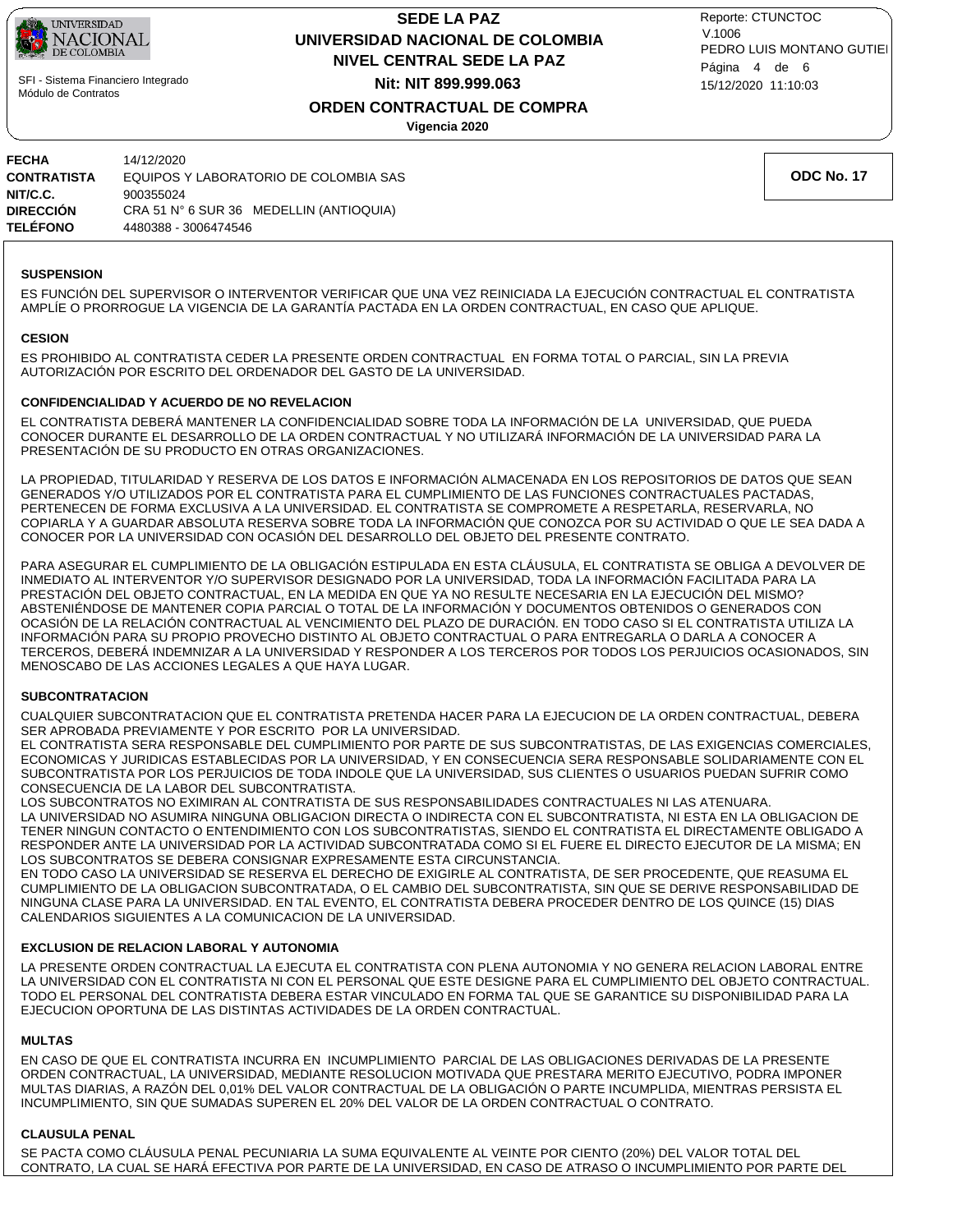

# **NIVEL CENTRAL SEDE LA PAZ SEDE LA PAZ UNIVERSIDAD NACIONAL DE COLOMBIA Nit: NIT 899.999.063**

15/12/2020 11:10:03 PEDRO LUIS MONTANO GUTIEI Reporte: CTUNCTOC V.1006 Página 5 de 6

# **ORDEN CONTRACTUAL DE COMPRA**

**Vigencia 2020**

| FECHA           | 14/12/2020                              |
|-----------------|-----------------------------------------|
| CONTRATISTA     | EQUIPOS Y LABORATORIO DE COLOMBIA SAS   |
| NIT/C.C.        | 900355024                               |
| DIRECCIÓN       | CRA 51 N° 6 SUR 36 MEDELLIN (ANTIOQUIA) |
| <b>TELÉFONO</b> | 4480388 - 3006474546                    |

**ODC No. 17**

### **CLAUSULA PENAL**

CONTRATISTA DE CUALQUIERA DE LAS OBLIGACIONES SURGIDAS DEL PRESENTE CONTRATO. DICHA SUMA PODRÁ SER TOMADA DIRECTAMENTE DE LAS GARANTÍAS, O DE SER EL CASO, SE COBRARÁ POR JURISDICCIÓN COACTIVA.

#### **CADUCIDAD**

LA UNIVERSIDAD PODRA DAR POR TERMINADA UNA ORDEN CONTRACTUAL Y ORDENAR SU LIQUIDACION, EN AQUELLOS CASOS EN LOS CUALES ADVIERTA QUE HAY CLARAS EVIDENCIAS DE QUE EL CONTRATISTA ESTA INCUMPLIENDO CON LAS OBLIGACIONES CONTRACTUALES Y QUE ESTA CIRCUNSTANCIA AFECTA DE MANERA GRAVE Y DIRECTA LA EJECUCION DE LA MISMA, HASTA EL PUNTO DE CONSIDERAR QUE SE PUEDE PRESENTAR SU PARALISIS. LA DECLARATORIA DE CADUCIDAD SEA CONSTITUTIVA DEL SINIESTRO DE INCUMPLIMIENTO.

#### **GARANTIA**

EL CONTRATISTA CONSTITUIRÁ POR SU CUENTA Y A FAVOR DE LA UNIVERSIDAD NACIONAL DE COLOMBIA, UNA PÓLIZA DE SEGURO O GARANTÍA QUE AMPARE LOS SIGUIENTES RIESGOS:

A) CUMPLIMIENTO DE LAS OBLIGACIONES DERIVADAS DE LA CELEBRACIÓN DEL CONTRATO: EN CUANTÍA MÍNIMA EQUIVALENTE AL VEINTE POR CIENTO (20%) DEL VALOR TOTAL DE LA ORDEN CONTRACTUAL Y CON VIGENCIA IGUAL AL PLAZO DE LA MISMA Y SEIS (6) MESES MÁS.

B) CALIDAD Y CORRECTO FUNCIONAMIENTO DE LOS BIENES: POR CUANTIA MINIMA EQUIVALENTE AL VEINTE POR CIENTO (20%) DEL VALOR TOTAL DE LA ORDEN CONTRACTUAL Y CON VIGENCIA MINIMO DE UN (1) AÑO CONTADO A PARTIR DE LA FECHA DE SUSCRIPCION DEL ACTA DE RECIBO A SATISFACCION DEL BIEN.

### **PERFECCIONAMIENTO, LEGALIZACION Y EJECUCION(SUPERIOR)**

LA PRESENTE ORDEN CONTRACTUAL SE PERFECCIONA CON LA SUSCRIPCIÓN DE LAS PARTES Y EL REGISTRO PRESUPUESTAL.

PARA SU LEGALIZACIÓN SE REQUIERE LA CONSTITUCIÓN POR PARTE DEL CONTRATISTA DE LA GARANTÍA EXIGIDA, Y APROBACIÓN DE LA MISMA POR PARTE DE LA UNIVERSIDAD.

CON EL CUMPLIMIENTO Y APROBACIÓN DE LOS ANTERIORES REQUISITOS Y LOS DEMÁS PACTADOS EN LA PRESENTE ORDEN CONTRACTUAL, PODRÁ DARSE INICIO A SU EJECUCIÓN.

SERÁ RESPONSABILIDAD DEL JEFE DE CONTRATACIÓN O QUIEN HAGA SUS VECES INFORMAR AL SUPERVISOR O INTERVENTOR Y AL CONTRATISTA, A TRAVÉS DE CUALQUIER MEDIO ESCRITO, LA FECHA A PARTIR DE LA CUAL SE HAN CUMPLIDO TODOS LOS REQUISITOS DE PERFECCIONAMIENTO, LEGALIZACIÓN Y EJECUCIÓN.

### **RECOMENDACION AL ORDENADOR DEL GASTO**

JULIO CESAR CAMACHO ESGUERRA, EN SU CALIDAD DE DIRECTOR ADMINISTRATIVO Y FINANCIERO DE LA SEDE DE LA PAZ, PREVIA VERIFICACIÓN DEL CUMPLIMIENTO DE LOS REQUISITOS, DOCUMENTOS Y PROCEDIMIENTOS EXIGIDOS POR LA NORMATIVIDAD VIGENTE EN LA UNIVERSIDAD, RECOMIENDA AL ORDENADOR DEL GASTO LA SUSCRIPCIÓN DE LA PRESENTE ORDEN CONTRACTUAL CON EL PROPONENTE SELECCIONADO.

### **DISPONIBILIDAD PRESUPUESTAL**

| <b>CDP</b><br>Tipo | CERTIFICADO DE DISPONIBILIDAD PRESUPUESTAL<br>Provecto 901010121841-VIGENCIA 2020 PRESUPUESTO DE FUNCIONAMIENTO SEDE DE LA PAZ |                                        |                                  | Vigencia | 2020   | Número      | 247        | Acta | 0        | Fecha | 26/11/2020     |
|--------------------|--------------------------------------------------------------------------------------------------------------------------------|----------------------------------------|----------------------------------|----------|--------|-------------|------------|------|----------|-------|----------------|
| Area               |                                                                                                                                | Imputación                             |                                  |          |        |             | Recurso    |      |          |       | Valor          |
| 201010101          | <b>VICERECTORIA SEDE</b><br>LA PAZ                                                                                             | 250010020101001 Compra de equipo<br>01 |                                  |          |        | 18          | NACIÓN GMF |      |          |       | 2,696,029.00   |
| 201010101          | <b>VICERECTORIA SEDE</b><br>LA PAZ                                                                                             | 01                                     | 250010020101001 Compra de equipo |          |        | 18          | NACIÓN GMF |      |          |       | 674,007,137.00 |
|                    | <b>REGISTRO PRESUPUESTAL</b>                                                                                                   |                                        | Vigencia Rese.                   | 2020     | Número | 516         |            |      |          |       |                |
| ODC<br>Tipo        | ORDENES DE COMPRA<br>Proyecto 901010121841-VIGENCIA 2020 PRESUPUESTO DE FUNCIONAMIENTO SEDE DE LA PAZ                          |                                        |                                  | Vigencia |        | 2020 Número | - 17       | Acta | $\Omega$ | Fecha | 15/12/2020     |
| Area               |                                                                                                                                | <b>Imputación</b>                      |                                  |          |        |             | Recurso    |      |          |       | Valor          |
| 201010101          | <b>VICERECTORIA SEDE</b><br>LA PAZ                                                                                             | 01                                     | 250010020101001 Compra de equipo |          |        | 18          | NACIÓN GMF |      |          |       | 280,911,733.00 |
| 201010101          | VICERECTORIA SEDE<br>LA PAZ                                                                                                    | 01                                     | 250010020101001 Compra de equipo |          |        | 18          | NACIÓN GMF |      |          |       | 1,123,647.00   |